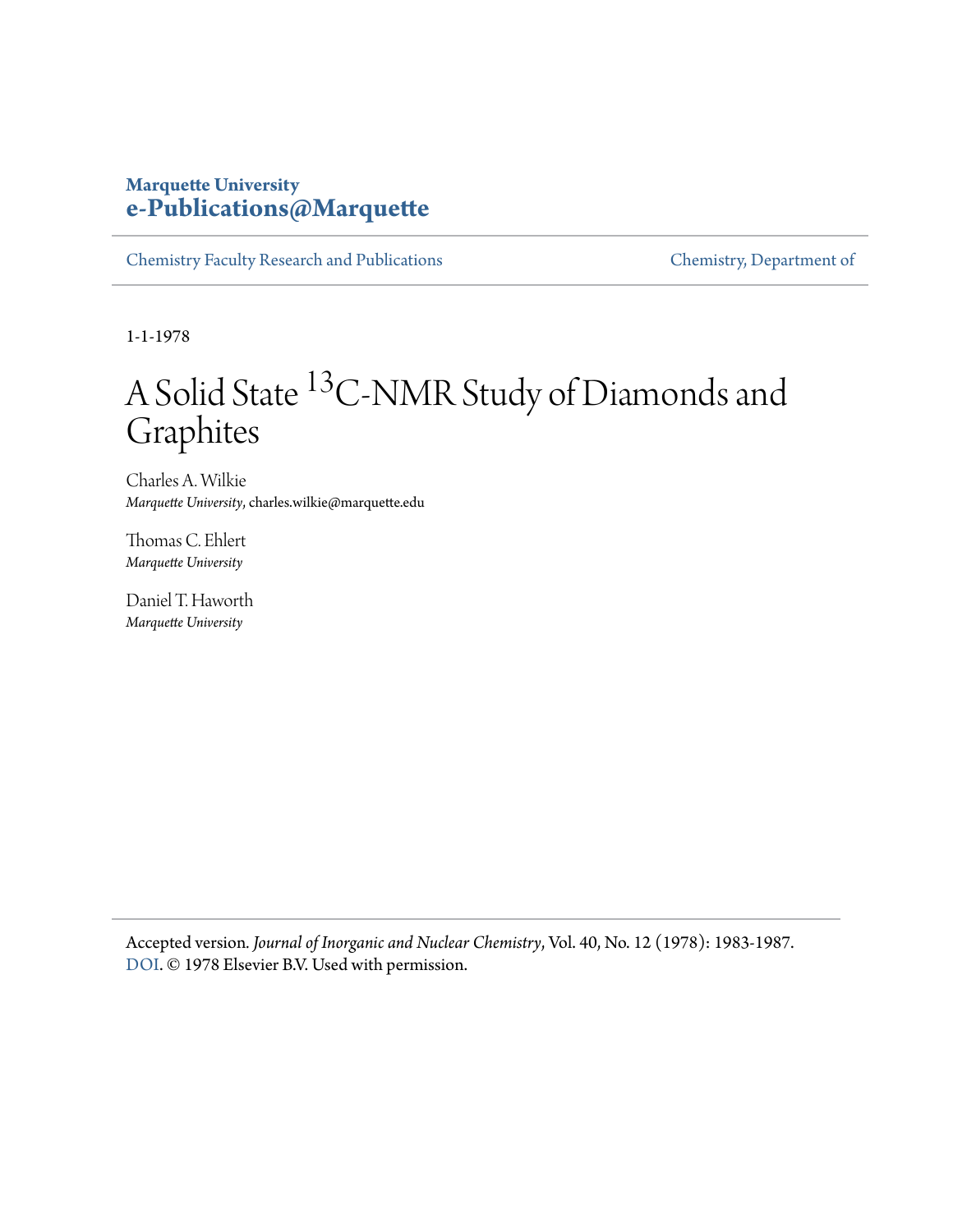**Marquette University**

### **e-Publications@Marquette**

#### *Chemistry Research and Publications/College of Arts and Sciences*

*This paper is NOT THE PUBLISHED VERSION;* **but the author's final, peer-reviewed manuscript.** The published version may be accessed by following the link in the citation below.

*Journal of Inorganic and Nuclear Chemistry*, Vol. 40, No. 12 (1978) : 1983-1987. [DOI.](https://doi.org/10.1016/0022-1902(78)80186-9) This article is © Elsevier and permission has been granted for this version to appear in [e-Publications@Marquette.](http://epublications.marquette.edu/) Elsevier does not grant permission for this article to be further copied/distributed or hosted elsewhere without the express permission from Elsevier.

# A SOLID STATE <sup>13</sup>C-NMR STUDY OF DIAMONDS AND GRAPHITES

Charles A. Wilkie Department of Chemistry, Marquette University, Milwaukee, WI Thomas C. Ehlert Department of Chemistry, Marquette University, Milwaukee, WI Daniel T. Haworth Department of Chemistry, Marquette University, Milwaukee, WI

#### Abstract

The <sup>13</sup>C-NMR spectra of gem quality and industrial diamonds show two resonances with the more intense resonance at high field. Two resonances are also shown in <sup>13</sup>C-NMR spectra of various graphites however, the low field resonance is of greater intensity than the high field resonance in the graphites. The resonances are very broad and they are assigned to graphite type (sp<sup>2</sup>) carbon and diamond type (sp<sup>3</sup>) carbon.

#### INTRODUCTION

The application of the <sup>13</sup>C nuclear magnetic resonance to the study materials in the solid state has been relatively limited.<sup>1,2</sup> The spectra ordinarily give very broad lines caused both by chemical shift anisotropy as well as the overlap of many different resonances. Several techniques<sup>3,4</sup> have been developed to overcome this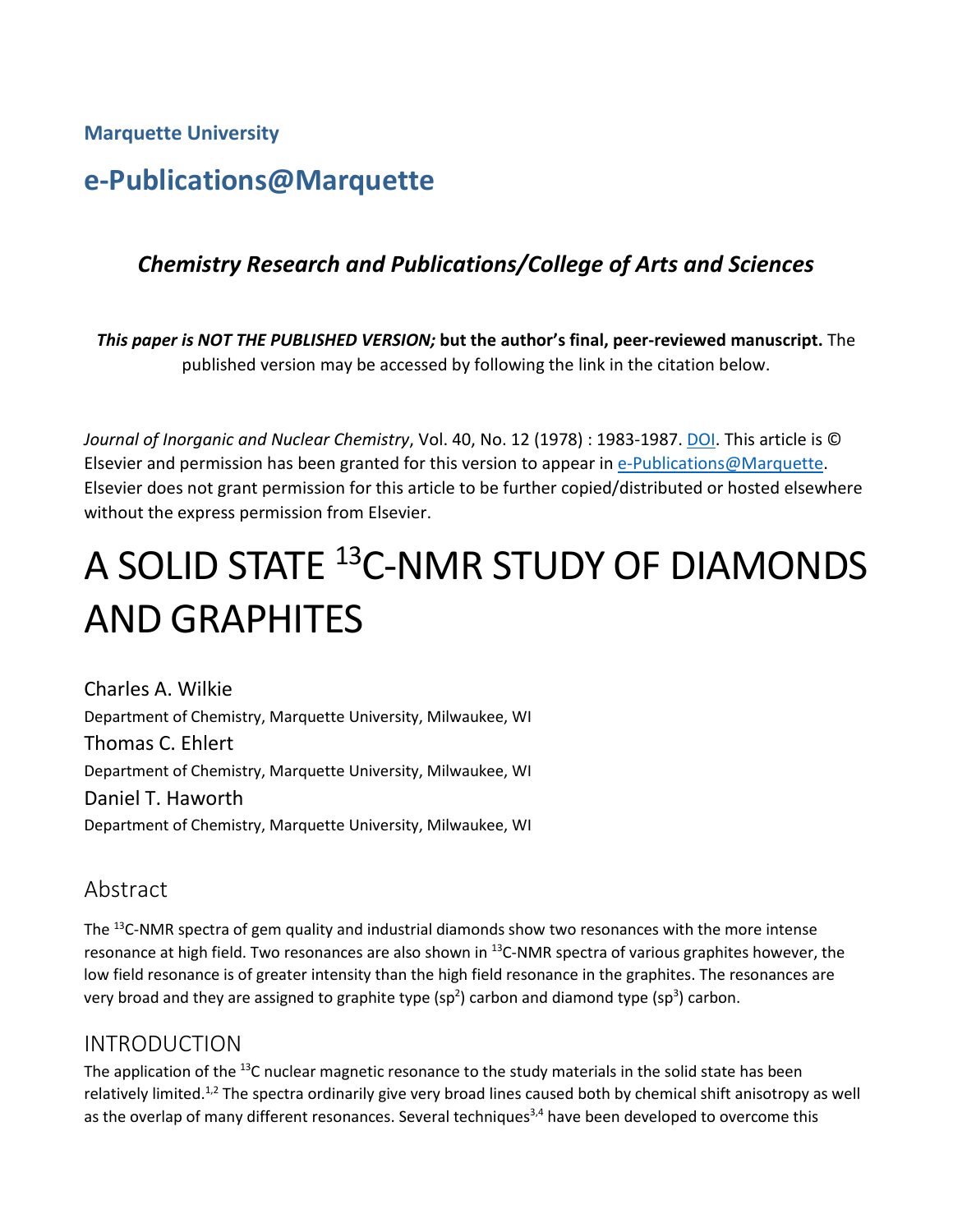problem the most notable being high speed spinning at the magic angle which removes the anisotropy. Relatively simple organic molecules, e.g. adamanatane, have been fairly extensively investigated by these resonance enhancement techniques.<sup>5</sup> Several studies on coal have been reported; usually two resonances are observed which are assigned to the aromatic and non-aromatic components of coal, respectively. The resonance of diamond and graphite have also been reported.<sup>6</sup> Diamond shows a single peak well above tetramethylsilane (TMS) with apparently a very long relaxation time (the spectrum was obtained by accumulating four pulses over three days). The relaxation time of graphite has been determined to be 90 ±10 sec.<sup>7</sup> The graphite resonance is about 35ppm from CS2 (158ppm below TMS) and the sample was a polycrystalline Madagascar sample. More exotic sample, wood, ivory, etc. have also been examined.<sup>8</sup> In this paper we report the <sup>13</sup>C-NMR spectra of graphites and diamonds. For the first time two resonances are observed in the spectra of these systems.

#### EXPERIMENTAL

The <sup>13</sup>C-NMR spectra were obtained using a JEOL FX-60 spectrometer operating in the external lock mode under high resolution conditions. A flip angle of about 30<sup>\*</sup> was used with TMS as an external reference by tube substitution. Spectra were obtained using either 4 or 8K data points over a spectral width of I0,000 Hz. The scan repetition rate was varied between 0.6 and 1.6 sec; spectra usually required 100,000 to 200,000 pulses.

X-Ray diffraction scans were carried out on a Phillips Electronics X-ray diffractometer using copper radiation with a graphite monochromator at a scan rate of 2°/min. X-Ray fluoresence measurements were obtained on a Phillips Electronics vacuum path X-ray fluoresence spectrometer. A tungsten target tube and LiF(200) analyzing crystal were employed.

The graphite and diamond samples were all commercially obtained and were used as received. Three different sources of graphite were used. The industrial diamonds were kindly provided by the General Electric Company and were graded as to diamond quality. Gem quality diamonds were obtained from a local jeweler and were not graded according to perfection.

#### RESULTS

*Graphites.* Eight different samples of graphite have been examined by X-ray fluoresence (for iron, cobalt and nickel), X-ray diffraction, as well as NMR spectroscopy. Five of the samples (A-E) were obtained from Asbury Graphite Mills and were approximately graded by them as to degree of graphitization; three samples (A, B, E) were said to be highly graphitized while the other two (C,D) were much lower in degree of graphitization. Two samples (F-G) were from Ultracarbon Corporation and were stated to be highly graphitized. The eighth sample (H) was an electrode grade graphite from Johnson Matthey.

Since it was observed that some of the graphites could be picked up by a magnet, the magnetic susceptibilities and the approximate iron content of all graphite samples was determined. By the Guoy balance technique all of the graphite samples appear to be diamagnetic. This must mean that the diamagnetism of the graphite far outweighs the paramagnetism or ferromagnetism of the impurities. The X-ray fluoresence data agrees with these results; four of the samples, (E-H), show a low (1-3 ppm) iron content, while the other four all show high (perhaps 0.5-1%) iron.

X-Ray diffraction results further segregate the graphite samples. Five of the samples (A, E-H) show essentially only graphite diffraction maxima while two (C,D) show many non-graphite maxima. The last sample (B) is intermediate and also shows maxima which are attributable to a-quartz and calcite.

The NMR spectra also segregate the graphites into two classes. Some graphite samples (A, E-G) show essentially only one resonance which is centered at about 170 ppm below TMS and is very broad with a tail (caused by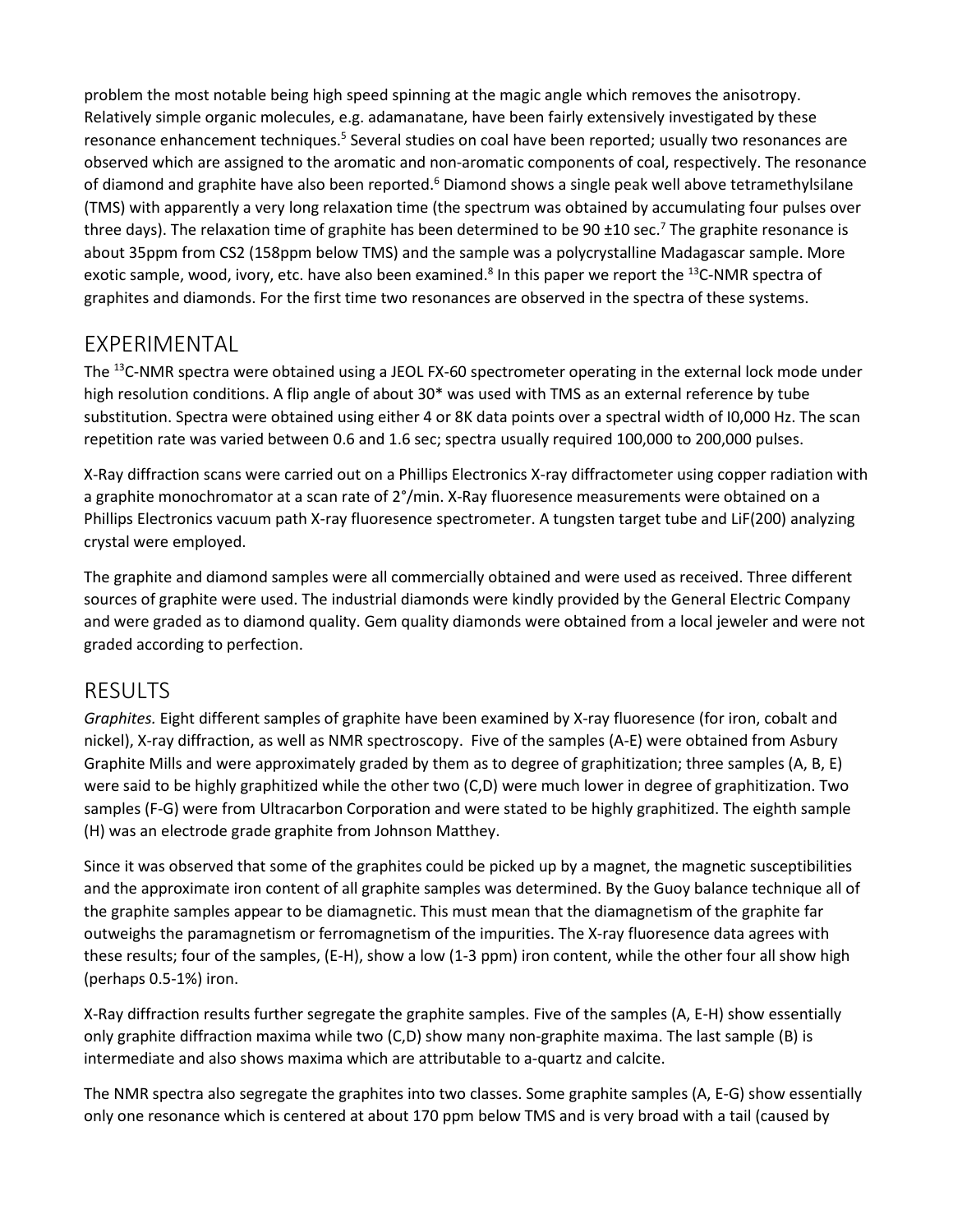chemical shift anisotropy) which extends well down towards TMS. Two samples (C, D) show two resonances one at about 170 ppm below TMS (assigned as above to graphite) the other about 50 ppm above TMS rising out of the aromatic tail and seemingly a large amount of the total sample (Fig. 1). The other samples also all show two resonances but the upfield resonance is far less than in samples C and D. Samples B and E (Fig. 2) show only a very small nonaromatic resonance which may well be attributable to anisotropy while sample H (Fig. 3) shows a definite peak which is; however, much smaller than that in samples C and D. The fluoresence, diffraction and NMR data are summarized in Table 1.



Fig. I. <sup>13</sup>C-NMR spectrum of graphite sample C over a 10,000 Hz sweepwidth (665 ppm), peaks are approx. 170ppm and -50ppm from TMS.



Fig. 2. <sup>13</sup>C-NMR spectrum of graphite sample B over a 10,000 Hz sweepwidth, the major peak is approx. 170 ppm from TMS.

Fig. 3. <sup>13</sup>C-NMR spectrum of graphite sample Hover a 10,000 Hz sweepwidth (665 ppm), the major peak is approx. 170ppm from TMS.

| Table 1. Summary of X-ray fluoresence (XRF), X-ray diffraction (XRD) and <sup>13</sup> C-NMR data on the graphites used |  |  |  |  |
|-------------------------------------------------------------------------------------------------------------------------|--|--|--|--|
|-------------------------------------------------------------------------------------------------------------------------|--|--|--|--|

Magazina M

| Graphite Sample | <b>XRF<sup>a</sup></b> | <b>XRD</b> b | <b>NMR<sup>C</sup></b> |
|-----------------|------------------------|--------------|------------------------|
| A               | High Fe                | 1            | none                   |
| B               | High Fe                | 2            | very small             |
| c               | High Fe                | 8            | major                  |
| D               | High Fe                | 6            | major                  |
| E               | Low Fe                 | ı            | very small             |
| F               | Low Fe                 | 1            | none                   |
| G               | Low Fe                 | ı            | none                   |
| H               | Low Fe                 | ı            | small                  |
|                 |                        |              |                        |

<sup>a</sup> X-Ray Fluoresence Results

b Number of unassigned peaks

C Amount of non-aromatic resonance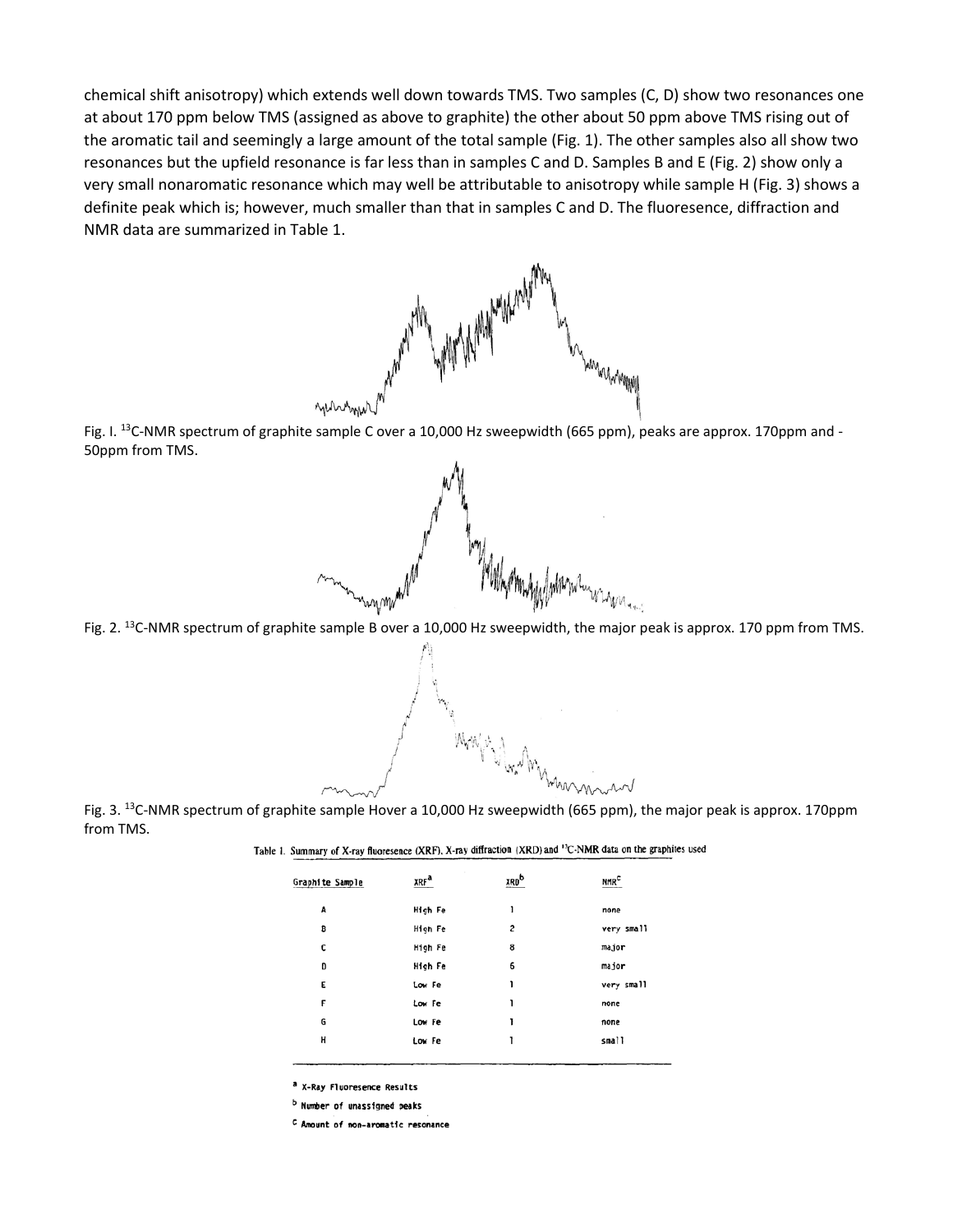

Fig. 4. 13C-NMR spectrum of gem quality diamonds over a 10,000 Hz sweepwidth (665 ppm), peaks are approx. 170ppm and -50ppm from TMS.

In keeping with what has been observed for coals<sup>9</sup> the downfield resonance is assigned to the aromatic carbons while the upfield resonance must represent some kind of a nonaromatic impurity in the graphite. The great breadth of the resonances (typical haft-width is 1000-1500 Hz) and the lack of knowledge of relaxation times prevents any attempts at even an approximate deterruination of the relative amounts. The reported aromatic  $<sup>13</sup>C-NMR$  chemical shift is in the same range as previously observed and is further downlield than simple known</sup> aromatic compounds as has previously been reported.<sup>6</sup> The high-field <sup>13</sup>C-NMR resonance is also further upfield than simple model compounds (e.g. hydrocarbons).

The <sup>13</sup>C-NMR spectrum of an intimately mixed (one to one by weight) sample of pure silicon carbide and graphite sample C was obtained. The silicon carbide shows only a low field resonance at approx. 21 ppm while the graphite is as reported above. The spectrum of the mixture shows three peaks, one corresponding to the chemical shift of silicon carbide and the other two resonances at the graphite position. Approximate integration of the spectrum obtained agreed with the known amounts of the two components.

*Diamonds.* The spectrum of gem quality diamonds is shown in Fig. 4. The major resonance is centered near 50 ppm above TMS with a smaller, broader feature near 170 ppm below TMS. Industrial grade diamonds spectra are shown in Figs. 5-7. The major resonance in each is centered near 40ppm above TMS with the minor resonance near 180ppm below TMS. In all cases the upfield (major) resonance is due to diamond type carbon atoms while the other resonance is due to a presumed aromatic type impurity. The three industrial diamonds are; respectively, a smooth, very tough crystal which resists shock (smallest aromatic impurity), Fig. 5; a generally smooth surfaced crystal designed for metal bond requirements; and an irregular rough surfaced diamond for resin bond applications. These last two exhibit about the same amount of non-diamond impurity (Figs. 6 and 7). Again the lines are quite broad with half-widths of about 1,000 to 1500Hz. All spectra are taken over a 10,000 Hz sweepwidth.



Fig. 5. <sup>13</sup>C-NMR spectrum of industrial diamonds-G. E. type MSD over a 10,000 Hz sweepwidth (665 ppm), peaks are approx. 140 ppm and - 80 ppm from TMS.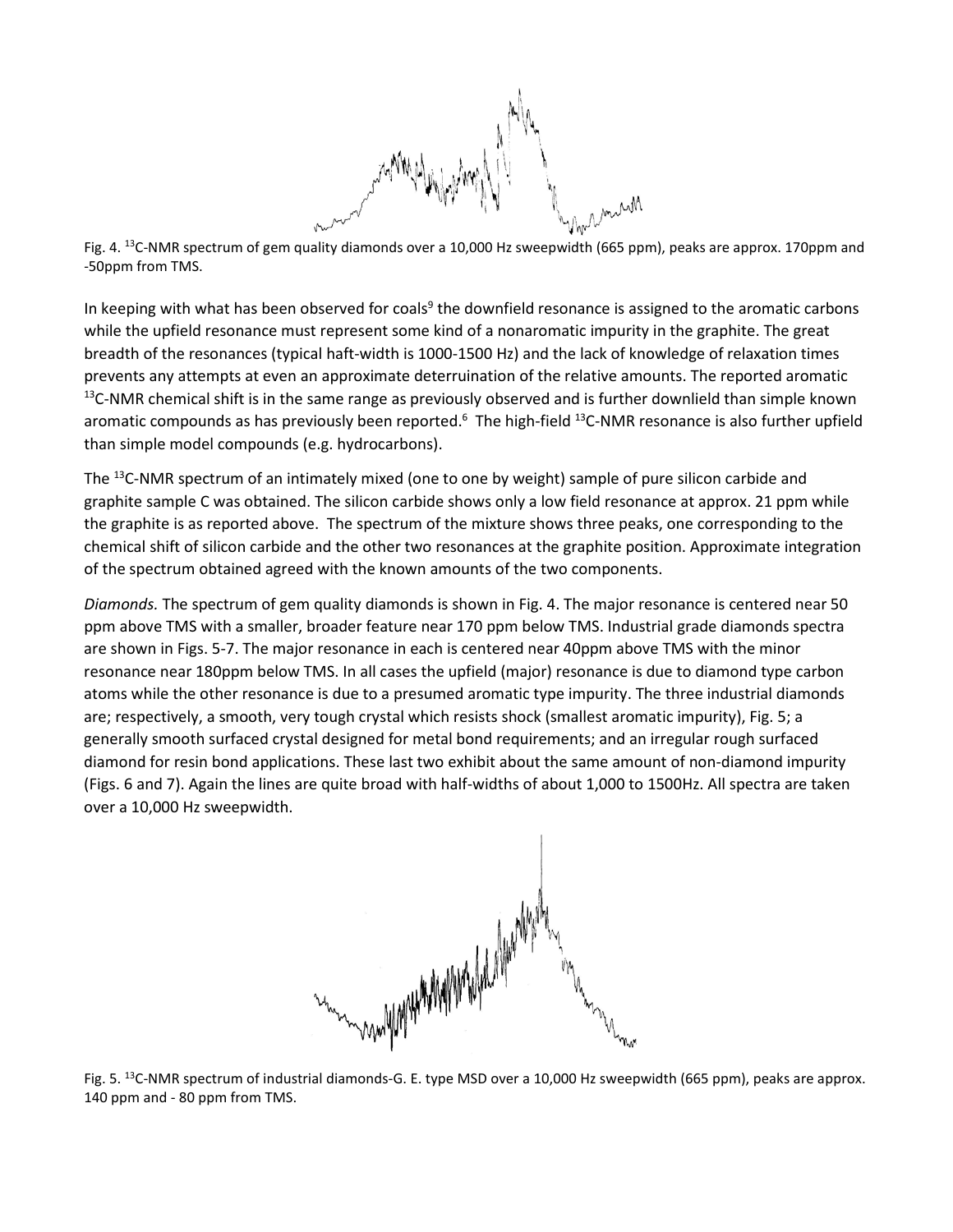

Fig. 6. <sup>13</sup>C-NMR spectrum of industrial diamonds-G. E. type RVG over a 10,000 Hz sweepwidth (665 ppm), peaks are approx. 180 ppm and - 40 ppm from TMS.



Fig. 7. ·13C-NMR spectrum of industrial diamonds-G. E. Type MBG-Il over a 10,000 Hz sweepwidth (665 ppm), peaks are 180 ppm and - 40 ppm from TMS.

#### DISCUSSION

The width of all resonances is relatively large (typical width at half-height is about 1,000-1,500 Hz) and this width may be due to the combined effects of the overlap of unresolved resonances and chemical shift anisotropy. This technique does not allow the quantitative determination of the kinds and relative amounts of carbon atoms which are present in graphites and diamonds. Qualitative agreement is obtained for the diamonds between the expected quality of the diamond based on end use requirements<sup>10</sup> and the degree of perfection of the materials. The industrial diamonds are all ferromagnetic while the gem quality diamonds presumably are diamagnetic. The very long relaxation time of diamond, which has been suggested by VanderHart and Retcofsky<sup>6</sup> by their experimental conditions for obtaining their very high quality diamond spectrum (which we have reproduced) indicates that the diamond resonance is completely saturated and the more quickly relaxing aromatic resonance is consequently observed. The difference between VanderHart and Retcofsky's spectrum and Fig. 4 is presumably due to relaxation (and saturation) phenomena. Relaxation times in the industrial diamonds are undoubtedly much shorter due to the presence of ferromagnetic impurities. If these impurities equally affect all parts of the sample then the spectra are truly representative of the amount of impurity.

The graphite data shows no apparent correlation with iron content; one high iron sample shows only the aromatic resonance while two of these show a very large nonaromatic resonance. The quality of the spectra is also apparently unaffected by the presence of iron. The same broad features of the spectra are observed whether iron is or is not present. There is, however, apparently a correlation with the diffraction data. The samples which show a large amount of diffraction which cannot be assigned to graphite also show a large nonaromatic resonance; those which show essentially only diffraction from graphite show only, or predominately, the aromatic resonance. Thus graphites C and D must have a lower degree of graphitization. This is qualitatively seen from the X-ray diffraction data and their <sup>13</sup>C-NMR spectra. The spin lattice relaxation time of the non-aromatic resonance is no doubt quite different from that of the aromatic resonance. The apparently large amount of non-aromatic resonance in these graphites may well be due to the short delay between pulses.